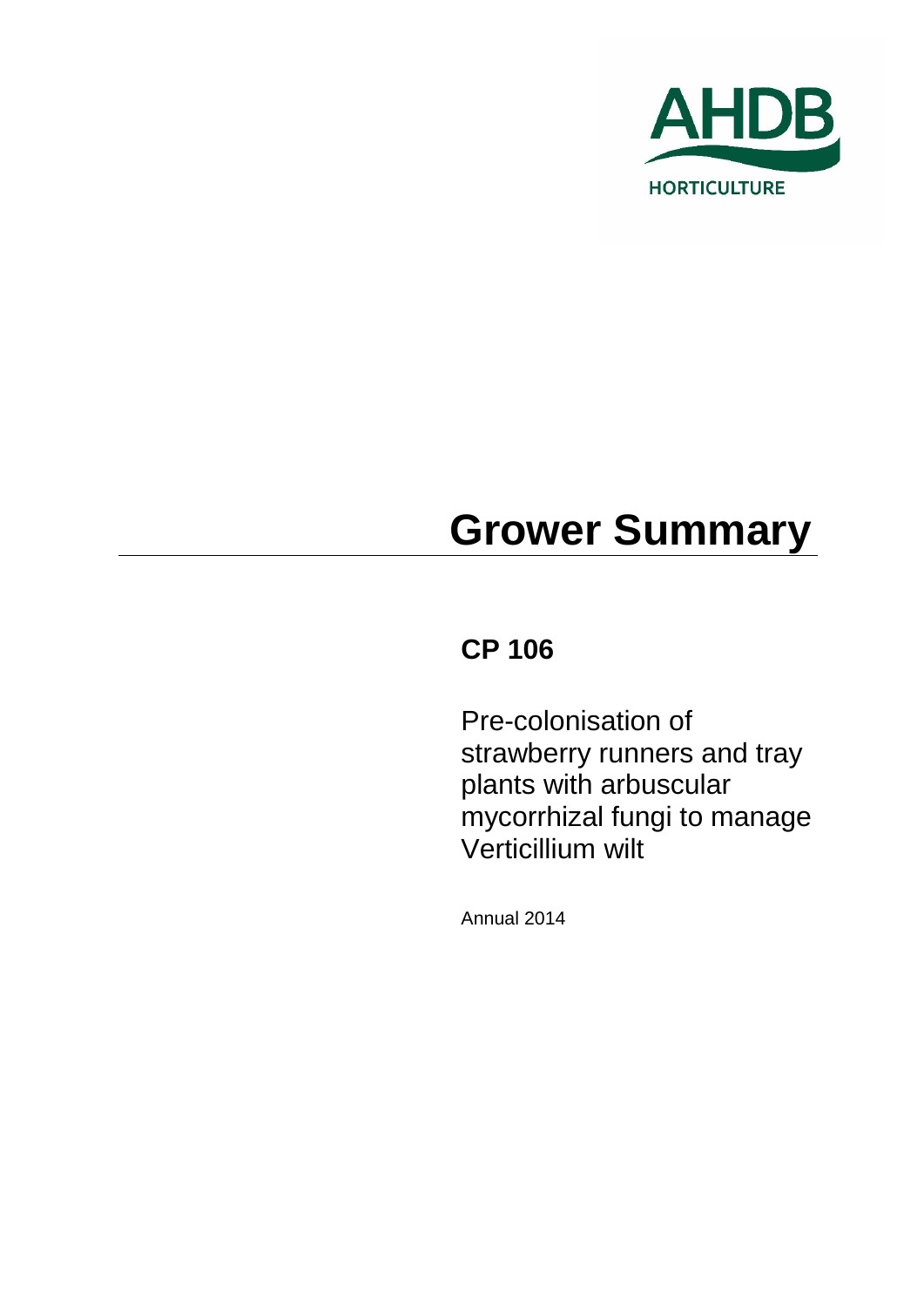# **Disclaimer**

While the Agriculture and Horticulture Development Board seeks to ensure that the information contained within this document is accurate at the time of printing, no warranty is given in respect thereof and, to the maximum extent permitted by law the Agriculture and Horticulture Development Board accepts no liability for loss, damage or injury howsoever caused (including that caused by negligence) or suffered directly or indirectly in relation to information and opinions contained in or omitted from this document.

©Agriculture and Horticulture Development Board 2015. No part of this publication may be reproduced in any material form (including by photocopy or storage in any medium by electronic mean) or any copy or adaptation stored, published or distributed (by physical, electronic or other means) without prior permission in writing of the Agriculture and Horticulture Development Board, other than by reproduction in an unmodified form for the sole purpose of use as an information resource when the Agriculture and Horticulture Development Board or AHDB Horticulture is clearly acknowledged as the source, or in accordance with the provisions of the Copyright, Designs and Patents Act 1988. All rights reserved.

The results and conclusions in this report may be based on an investigation conducted over one year. Therefore, care must be taken with the interpretation of the results.

### **Use of pesticides**

Only officially approved pesticides may be used in the UK. Approvals are normally granted only in relation to individual products and for specified uses. It is an offence to use nonapproved products or to use approved products in a manner that does not comply with the statutory conditions of use, except where the crop or situation is the subject of an off-label extension of use.

Before using all pesticides check the approval status and conditions of use.

Read the label before use: use pesticides safely.

## **Further information**

If you would like a copy of the full report, please email the AHDB Horticulture office (hort.info.@ahdb.org.uk), quoting your AHDB Horticulture number, alternatively contact AHDB Horticulture at the address below.

AHDB Horticulture, AHDB Stoneleigh Park Kenilworth **Warwickshire** CV8 2TL

Tel – 0247 669 2051

AHDB Horticulture is a Division of the Agriculture and Horticulture Development Board.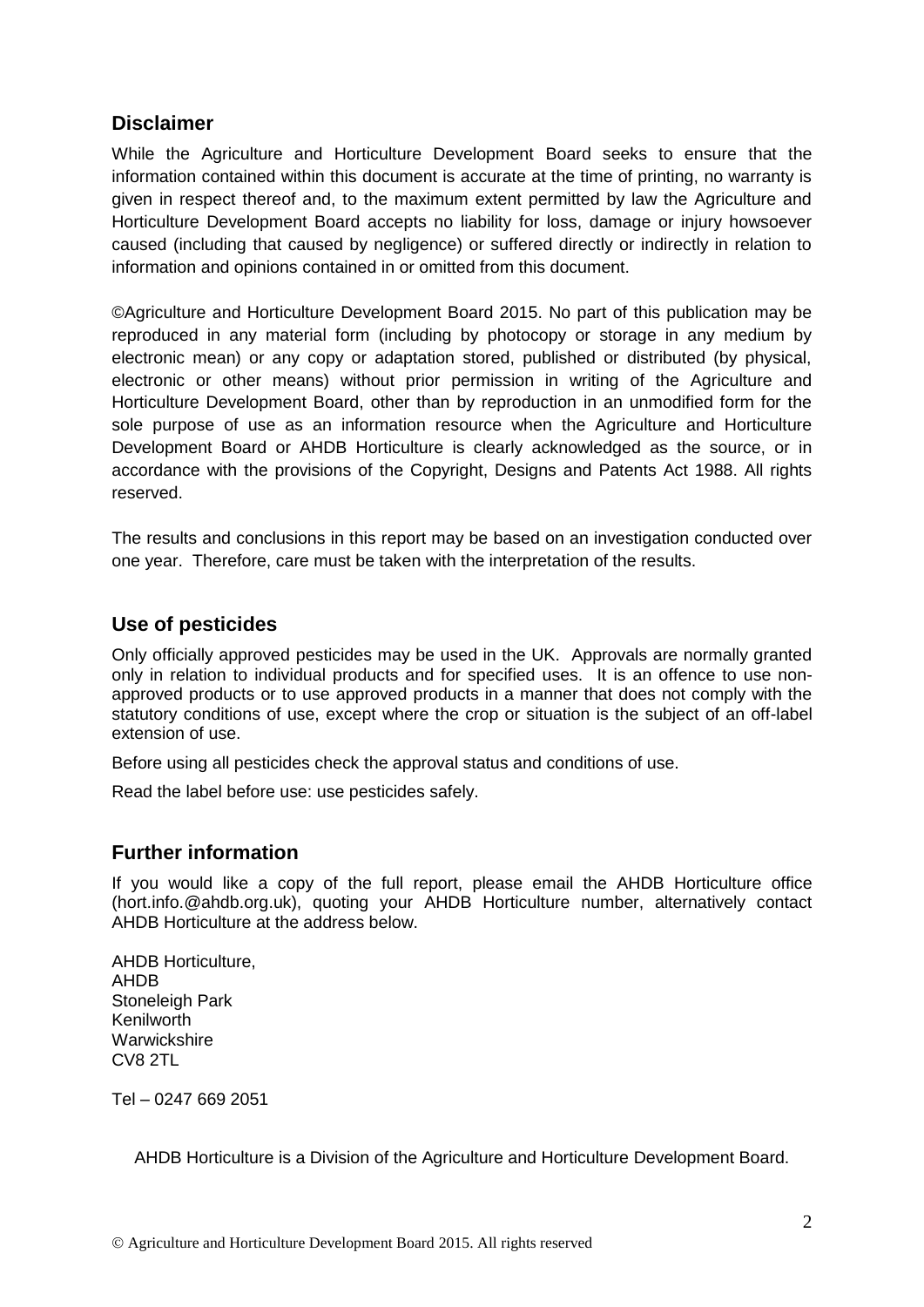| <b>Project Number:</b>          | <b>CP 106</b>                                                                                                              |
|---------------------------------|----------------------------------------------------------------------------------------------------------------------------|
| <b>Project Title:</b>           | Pre-colonisation of strawberry runners and<br>tray plants with arbuscular mycorrhizal fungi<br>to manage Verticillium wilt |
| <b>Project Leader:</b>          | Prof Xu<br><b>East Malling Research</b>                                                                                    |
| <b>Contractor:</b>              |                                                                                                                            |
| <b>Industry Representative:</b> | <b>Marion Regan</b>                                                                                                        |
| <b>Report:</b>                  | Annual Report 2014                                                                                                         |
| <b>Publication Date:</b>        | September 2015                                                                                                             |
| Previous report/(s):            | None                                                                                                                       |
| <b>Start Date:</b>              | October 2013                                                                                                               |
| <b>End Date:</b>                | September 2016                                                                                                             |
| <b>Project Cost:</b>            | £67,650                                                                                                                    |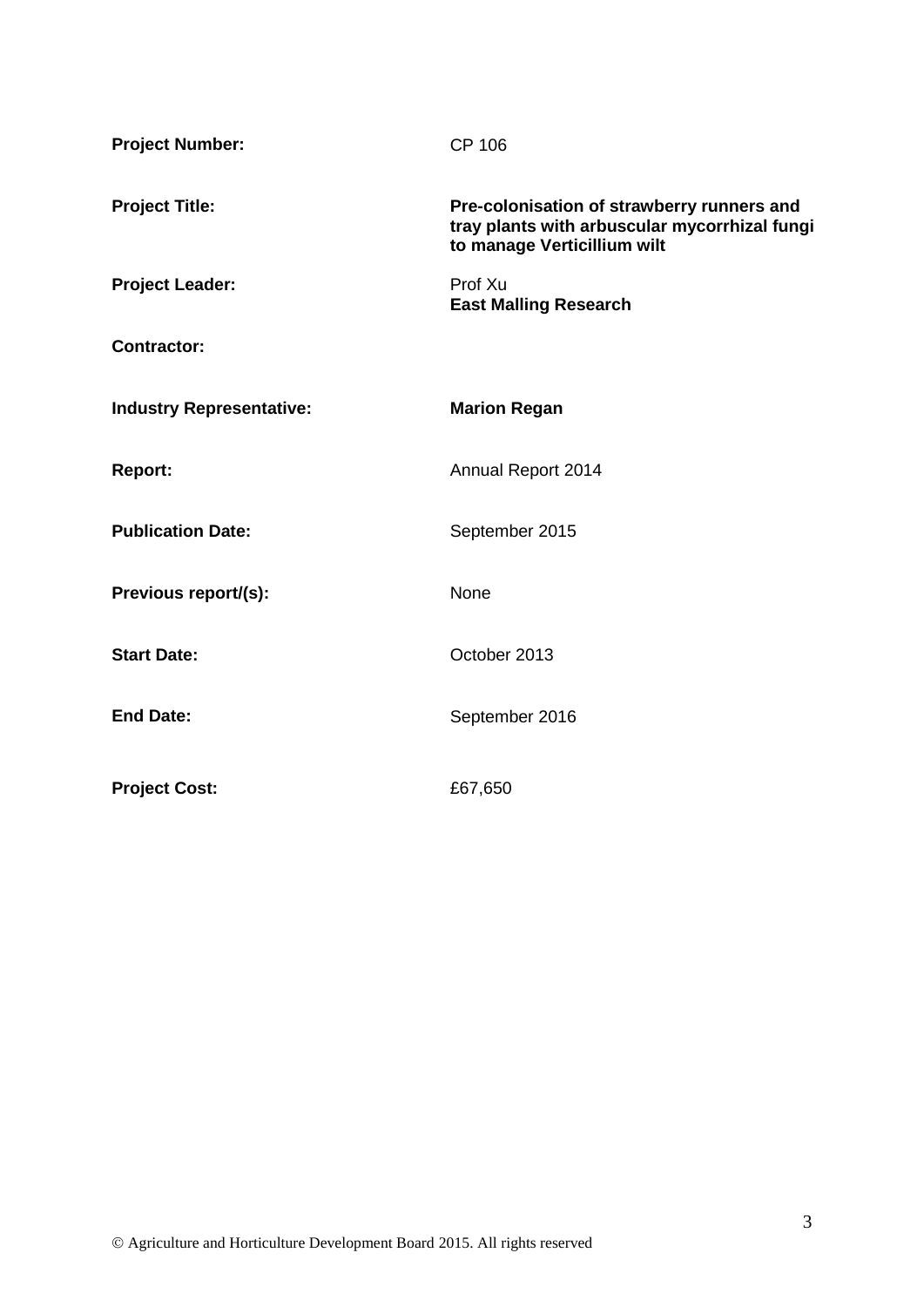#### **Headline**

There is some evidence of reduced wilt development in AMF-colonised plants.

#### **Background and expected deliverables**

Strawberry wilt, caused by *Verticillium dahliae* Kleb., can reduce yield by up to 75%. For ca. 40 years, strawberry growers routinely fumigated their soils with methyl bromide to reduce levels of soil inhabiting *V. dahliae* before planting. The use of methyl bromide in the UK was banned in 2006. Other soil fumigants have also been used for this purpose, most notably chloropicrin, but its use has also been limited by legislation in recent years. Extensive effort has gone into finding alternative ways of reducing levels of soil inhabiting *V. dahliae*, including the incorporation of green manures that release volatile fungitoxic compounds (socalled biofumigation), which has shown promise as a component of a disease management strategy.

In a recent Defra Horticulture LINK project (HL0177, HDC project SF 77), a group of scientists led by EMR demonstrated that the incorporation of lavender waste in soils prior to planting, can effectively reduce verticillium wilt severity on strawberry. Three key terpenoids were identified as being responsible for the observed suppressive effect. In a follow-on TSB funded project, EMR is leading a consortium to investigate whether pelletised lavender waste and microencapsulated terpenoids can effectively control *V. dahliae* in soils. Results so far, however, indicate limited efficacy of these products. Therefore, other control measures in addition to the biofumigation-based approach are needed.

Arbuscular mycorrhizal fungi (AMF) are ubiquitous in terrestrial ecosystems where they are major components of the soil microbial biomass. Mycorrhizal associations are multifunctional, assisting the plants in nutrient acquisition, water uptake and protecting roots from pathogens. AMF have been shown to increase plant tolerance to *V. dahliae* in several crops, including pepper, strawberry and cotton. However, the beneficial effects offered by AMF can vary considerably.

A recent publication showed that one particular AMF strain significantly reduced strawberry wilt when plants were inoculated at planting. The extent of AMF root colonisation and their beneficial effects to plants are however also dependent on particular AMF strains and strawberry cultivars. Ensuring sufficient colonisation of strawberry planting materials (runners or tray plants) before trans-planting, may further increase the benefit of AMFsymbiosis through physical exclusion of potential colonisation sites for soil pathogens.